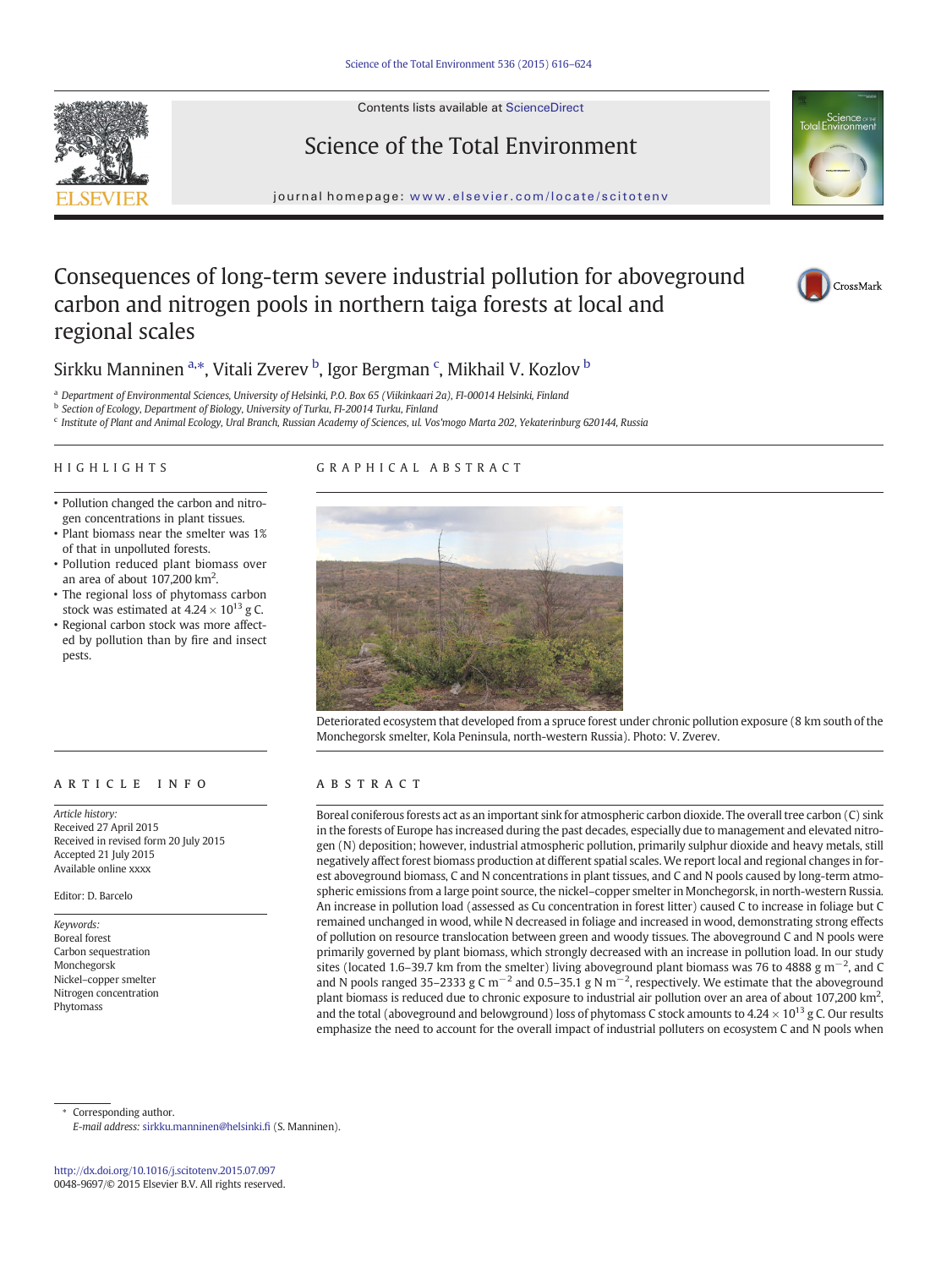assessing the C and N dynamics in northern boreal forests because of the marked long-term negative effects of their emissions on structure and productivity of plant communities.

© 2015 Elsevier B.V. All rights reserved.

# 1. Introduction

Annual global carbon dioxide  $(CO<sub>2</sub>)$  emissions from fossil fuel combustion and industry reached  $9.5 \pm 0.5 \times 10^{15}$  g C in 2011 [\(Le](#page-7-0) [Quéré et al., 2013](#page-7-0)), stressing the need to increase the carbon (C) sequestration capacity of ecosystems. Boreal coniferous forests cover an area of  $1.14 \times 10^7$  km<sup>2</sup> and are an important C storage globally. They provided a C sink of 5.0  $\pm$  1.0  $\times$  10<sup>14</sup> g C year<sup>-1</sup> in 1990– 2007 ([Pan et al., 2011\)](#page-7-0); however, their C pools and dynamics are still insufficiently understood ([Lorenz and Lal, 2010](#page-7-0); and references therein). The overall stability of the forest C sink is the net result of contrasting C dynamics in different countries and regions associated with the climate, soil fertility, natural disturbances and forest management, as well as atmospheric pollution. For example, the boreal forests in European Russia and northern Europe have shown marked increases in the live vegetation biomass and C stock since the 1950s ([Pan et al., 2011](#page-7-0), and references therein), mainly due to management and increased atmospheric nitrogen (N) deposition [\(Graven et al., 2013; Kauppi et al., 1992; Magnani et al., 2007](#page-7-0)). In contrast, the biomass C sinks in boreal forests in Canada and Asian Russia have been reduced by intense wildfires and insect outbreaks [\(Goodale et al.;, 2002; Kurz and Apps, 1999; Pan et al., 2011\)](#page-7-0).

Industrial pollution of forests has long been recognised as having serious adverse environmental effects at the local, regional and global levels ([Fowler et al., 1999; Kozlov et al., 2009; Matyssek et al., 2012](#page-7-0)). For decades, ecologists have studied the pollution effects on biota in the vicinities of large industrial areas; consequently, acute local effects of pollution on forests are reasonably well documented (reviewed by [Kozlov et al., 2009](#page-7-0)).

Regional effects of air pollution attracted considerable attention in the 1970s, when large areas of forests required rehabilitation to mitigate the direct impacts of sulphur dioxide  $(SO<sub>2</sub>)$  and acidic deposition. The problem was particularly apparent in Central Europe, with the most striking example being the 'Black Triangle', an area along the German– Czech–Polish border, where industrial air pollution caused widespread declines in high elevation conifer stands ([Vancura et al., 2000\)](#page-7-0). In the USA, intense episodes of elevated levels of ozone  $(O_3)$ , formed from the emissions of nitrogen oxides  $(NO<sub>x</sub>)$ , carbon monoxide, and volatile organic compounds from millions of cars, have been well recognised, especially in the Los Angeles Basin, since the early 1950s. The contaminated air masses move inland with the westerly on-shore winds and are pushed against the San Bernardino Mountains, damaging and even killing sensitive ponderosa and Jeffrey pines ([Bytnerowicz et al., 2008](#page-7-0)). Across the conterminous USA, the elevated  $O<sub>3</sub>$  levels decreased the C sink to vegetation by at least 3–12% in the 1980s ([Felzer et al., 2004](#page-7-0)).

Although sulphur (S) emissions have decreased markedly in Europe and North America since the 1980s ([Stern, 2006\)](#page-7-0),  $SO<sub>2</sub>$  together with particles containing heavy metals still are the major air pollutants in the vicinity of many smelters and power plants in Europe, and especially in Russia [\(Kozlov et al., 2009](#page-7-0)). Model calculations demonstrate that, by 2050, severe regional problems associated with pollution are likely to occur in South-Eastern Asia, South Africa, Central America and along the Atlantic coast of South America [\(Fowler et al., 1999\)](#page-7-0), with global consequences for C cycles, primary productivity and other characteristics of forest ecosystems.

The effects of industrial S and heavy metal emissions on forest ecosystems—in terms of pollutant accumulation in organisms and changes in species composition, abundance and fitness—have been extensively studied for decades (reviewed by [de Vries et al., 2014;](#page-7-0) [Freedman, 1989; Kozlov et al., 2009; Kozlov and Zvereva, 2011;](#page-7-0)

[Matyssek et al., 2012; Treshow, 1984\)](#page-7-0). These studies indicate that industrial air pollutants disturb C and N cycling due to impairment of photosynthesis and decreases in plant growth, increases in production of C containing secondary metabolites, reduction of translocation of C to roots and impairment of root development and function ([Matyssek](#page-7-0) [et al., 2012; Schütt and Cowling, 1985; Treshow, 1984](#page-7-0)). However, hardly any attention has been paid to C and N pools in industrially polluted areas (but see [Fischer et al., 1995](#page-7-0)), despite the importance of C and N cycling for the structure and functions of forest ecosystems. The magnitude of the effects of industrial pollution on C and N budgets and the spatial extent of these effects remain unknown.

The goal of this study was to explore effects of long-term severe industrial pollution on aboveground C and N pools in subarctic forest ecosystems using the impact zone of the Ni–Cu smelter in Monchegorsk, in north-western Russia, as an example. First, we tested the hypothesis that pollution affects C and N concentrations in aboveground plant tissues. Second, we explored the dose-dependence relationships between pollutant load, aboveground plant biomass and C and N pools in forest ecosystems of the study region. Third, we used the determined dosedependence relationships to estimate the total losses of the C pool and C sequestration capacity caused by industrial air pollution in the forested areas of the northern Fennoscandia, i.e. the Kola Peninsula in Russia and northern Finland, Sweden and Norway.

#### 2. Material and methods

# 2.1. Emissions, air quality and deposition

The Ni–Cu smelter located near Monchegorsk (67°56′ N, 32°49′ E; [Fig. 1](#page-2-0)) was one of the largest polluters in the Northern hemisphere for decades. The smelter was started up in 1937–1938 and had no aircleaning facilities until 1968. The annual emissions of  $SO<sub>2</sub>$  reached a maximum of 278 000 t in 1983, steadily declined to about 100 000 t by mid-1990s, dropped to 45 000 t in 1999 and have remained at about this level since then [\(Kozlov et al., 2009](#page-7-0)). In the 1980s, the annual mean  $SO_2$  concentrations exceeded 60 μg m<sup>-3</sup> at the vicinity of the smelter [\(Tuovinen et al., 1993\)](#page-7-0), and the total S deposition ranged from 2 to 5 g m<sup> $-2$ </sup> year<sup> $-1$ </sup> at the most polluted sites, exceeding the background values by a factor of ten or more ([Prank et al., 2010](#page-7-0)). Metal emissions during the 1980s–1990s amounted 3–8000 t of Ni and 1–6 000 t of Cu annually. Annual emissions of  $NO<sub>x</sub>$  were 3–6 000 t in the 1980s, but have decreased since then to approximately 1 000 t in the 2000s [\(Kozlov et al., 2009\)](#page-7-0).

# 2.2. Nature and climate in the study area

The impact zone of the Monchegorsk smelter lies 150 km south of the tree line. Virgin Scots pine (Pinus sylvestris L.) stands and an impenetrable Norway spruce (Picea abies (L.) Karst.) forest dominated the lowland vegetation in the study area prior the building of the smelter. As a result of the pollution, forests up to 6 km distance from the smelter had perished already by 1946. Observations in the early 1990s revealed forest death in an area of 400 to 500  $km^2$ , and the visible injuries to conifers were detected up to 50–60 km away from the smelter; the total area affected by air pollution was estimated to exceed 10 000 km<sup>2</sup> [\(Kozlov et al., 2009\)](#page-7-0).

The previously forested areas in the vicinity of the smelter have been transformed into industrial barrens—bleak open landscapes with small patches of vegetation surrounded by bare land (Fig. S1a). In these habitats, conifers are practically absent, and low-stature (0.2–3 m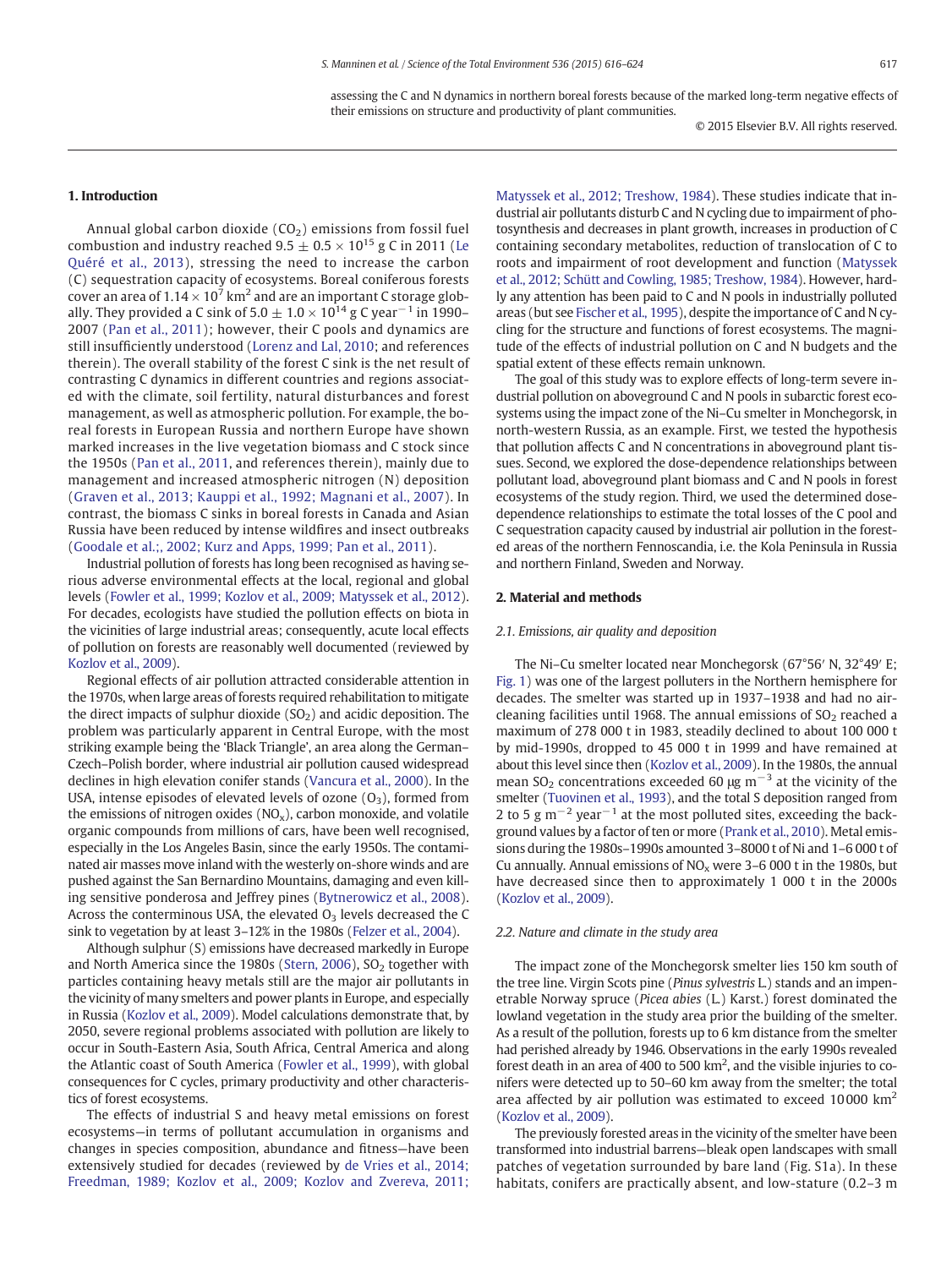<span id="page-2-0"></span>

Fig. 1. Location of the study sites (triangles) in the vicinity of Monchegorsk Ni-Cu smelter, Kola Peninsula. Inserted: position of the study area in Northern Europe.

tall) mature birches growing 5–15 m apart dominate the vegetation. In the intermediate zone, the top canopy is formed by Norway spruces with visible signs of damage (dead upper canopies, low needle longevity) and mountain birches, while field- and ground-layer vegetation is sparse (Fig. S1b). In visibly unaffected Norway spruce forests, mountain birches (Betula pubescens ssp. czerepanovii (Orlova) Hämet-Ahti) are also common, and Empetrum nigrum ssp. hermaphroditum (Hagerup) Böcher, Vaccinium myrtillus L. and Vaccinium vitis-idaea L. dominate in the dense field-layer (Fig. S1c). While the conifers at the least polluted sites are reaching the age of 160–240 years, the largest alive trees at visibly damaged sites are younger than 50–75 years old.

The mean temperature in January in Monchegorsk is −13.8 °C and in July 14.1 °C, and the annual precipitation is 561 mm. The frost-free period ranges from 50 to 100 days. The cool summer lasts for ca. 3 months; the sum of effective temperatures (over  $+5$  °C) is 780–800 degree-days. Northern and north-eastern winds are most frequent in summer; southern and south-western winds occur mainly in other seasons [\(Rigina and Kozlov, 2000\)](#page-7-0).

# 2.3. Study sites

The data were collected at 10 sites located 1.6–39.7 km from the smelter (Fig. 1). The sites were selected for a large-scale Finnish– Russian project using the protocol described by [Vorobeichik and](#page-7-0) [Kozlov \(2012\).](#page-7-0) At the first stage, representative study sites were selected (Table 1); these, to the best of our knowledge, had similar vegetation during the pre-industrial period. Some trees may have been logged from the sites more than 50 years ago, but none of our sites have been affected by logging or fire for the last 40 years. At the second stage, 12 sampling plots  $25 \times 25$  m in size were marked at each site and three of these plots were randomly selected for the study.

The level of environmental contamination was quantified by Cu concentration in forest litter (Table 1), which correlates with other pollutants, including  $SO<sub>2</sub>$  [\(Kozlov et al., 2009](#page-7-0)), and strongly decreases with the distance from the smelter ( $r = 0.99$ ,  $n = 10$ ,  $P < 0.001$ ). The sampling and analytical procedures for litter chemistry were described by [Eeva et al. \(2012\)](#page-7-0).

| Table 1 |                             |  |
|---------|-----------------------------|--|
|         | Description of study sites. |  |

| Site code <sup>a</sup> | Latitude (N) | Longitude $(E)$     | Altitude, m a.s.l | Distance from polluter, km | Habitat type                   | Litter Cu, $\mu$ g g <sup>-1</sup> d.w. <sup>b</sup> | pH <sub>b</sub> |
|------------------------|--------------|---------------------|-------------------|----------------------------|--------------------------------|------------------------------------------------------|-----------------|
| Polluter               | 67°55'15"    | 32°50'18"           | 140               |                            |                                |                                                      |                 |
| 1 N                    | 67°56′04″    | 32°58'19"           | 180               | 1.6                        | Industrial barren              | 3132                                                 | 4.2             |
| 4S                     | 67°52'59"    | $32^{\circ}46'40''$ | 210               | 4.3                        | Birch transitional community   | 2743                                                 | 4.2             |
| 6S                     | 67°51′58″    | $32^{\circ}47'50''$ | 260               | 5.7                        | Industrial barren              | 1923                                                 | 3.7             |
| <b>8S</b>              | 67°51′01″    | $32^{\circ}48'10''$ | 240               | 7.5                        | Industrial barren              | 1874                                                 | 3.7             |
| 11 N                   | 68°00'57"    | 32°58′08″           | 160               | 11.5                       | Severely damaged spruce forest | 939                                                  | 3.8             |
| 13S                    | 67°48′03″    | 32°47′05″           | 140               | 13.0                       | Severely damaged spruce forest | 1023                                                 | 3.7             |
| 18S                    | 67°45′31″    | 32°48'29"           | 210               | 17.5                       | Severely damaged spruce forest | 997                                                  | 3.6             |
| 27S                    | 67°40'39"    | 32°49'27"           | 220               | 26.7                       | Slightly damaged spruce forest | 250                                                  | 3.5             |
| 31S                    | 67°38'21″    | $32^{\circ}45'00''$ | 170               | 31.1                       | Slightly damaged spruce forest | 170                                                  | 3.7             |
| 40S                    | 67°34'36"    | 32°33'03"           | 140               | 39.7                       | Undamaged spruce forest        | 107                                                  | 3.8             |

The site codes indicate approximate distance from the smelter in km and direction to the north or to the south of the smelter.

<sup>b</sup> Forest litter Cu concentration and pH for samples collected in August 2008 after [Eeva et al. \(2012\).](#page-7-0)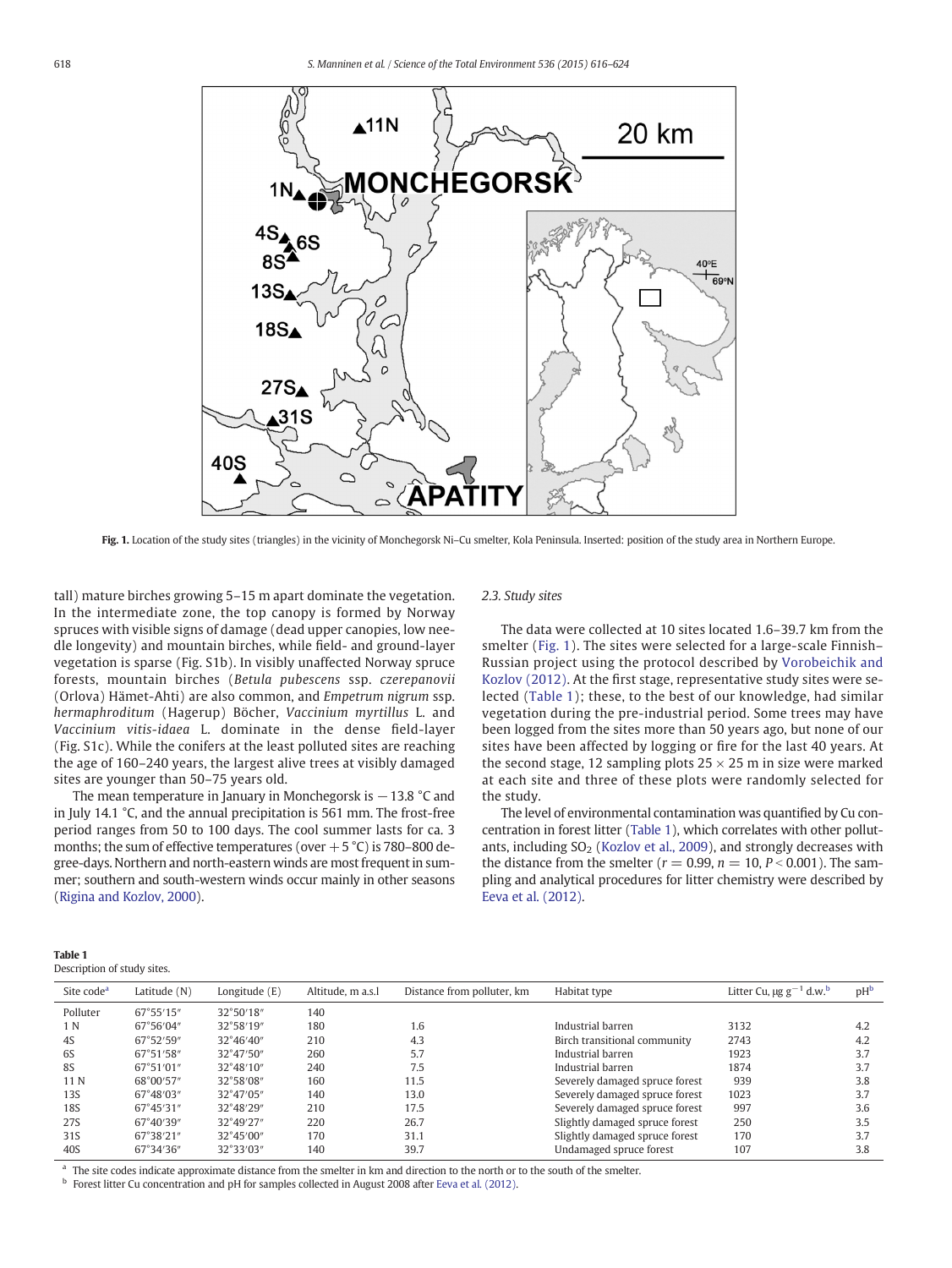# 2.4. Plant biomass

We were primarily interested in C sequestration capacities, and therefore collected data on living, aboveground plant biomass. The data were separately collected for (a) top-canopy trees, i.e. trees with DBH (trunk diameter at the 1.3 m height)  $>$  5 cm; (b) understory, i.e. trees with DBH  $<$  5 cm, and shrubs; (c) field-layer vegetation; and (d) mosses and lichens. In July 2009, DBH and height of all top-canopy trees in the study plots were measured, as were basal diameter and height of all understory trees and shrubs (separately for each stem in multi-stem shrubs). After measurements, representative samples of understory plants were collected, leaves/needles were separated from woody parts, and the samples were dried at 105 °C for 48 h (leaves/ needles) or for 96 h (woody parts) and weighed to the nearest 0.1 g.

The biomass of top-canopy trees was calculated (separately for foliage and for woody parts) from DBH and height using regression equations provided in earlier publications (Table S1). The biomass of understory trees and shrubs was calculated from species-specific regression equations based on the analysis of the collected specimens (Table S1).

The biomass of field-layer vegetation was measured in five  $0.5 \times 0.5$  m subplots, randomly selected within each 25  $\times$  25 m plot. All plants within each subplot were cut at the ground level, sorted by species and then by fractions (foliage, fruits, woody parts), dried at 105 °C for 48 h and weighed to the nearest 0.01 g. Mosses and lichens were collected from a  $0.25 \times 0.25$  m area in the centre of each subplot used for collection of field-layer vegetation, sorted by species, dried and weighed. The biomass of each plant species (separately for woody and green tissues) was expressed in g d.w..  $\rm m^{-2}$ , and these values were used to calculate site-specific C and N pools as described below.

#### 2.5. Total C and N in plant tissues

Samples of 10 vascular plant species (listed in Table S2) were collected at each study site on 23–24 August 2012 from three haphazardly selected plant individuals of each species. Wood samples of topcanopy trees (including Salix caprea L.) were collected from twigs 12–18 mm in diameter, whereas all woody parts were collected from dwarf shrubs. Leaves/needles were separated from woody parts (only current-year foliage was collected from evergreen species) and the samples were dried (60 °C for 48 h) and milled for analysis of total C and N concentrations. The analyses were performed using high-temperature combustion (Vario MAX CN analyser, Elementar Analysensysteme GmbH, Germany) at the Department of Forest Sciences, University of Helsinki.

# 2.6. Calculation of C and N pools

Biomass data (by plant species and tissue fraction) were averaged for site-specific values and multiplied by respective species-, fractionand site-specific concentrations of C and N (averaged from three samples per site). For fruits of dwarf shrubs, we used C and N concentrations in woody parts. For plant species that have not been analysed for C and N concentrations (5.8% of the biomass of top-canopy trees and understory and 22.6% of the biomass of field-layer vegetation), we used fraction- and site-specific C and N data from other species as outlined in Table S3. For mosses and lichens, we used 0.45% N and 44% C, based on data from Kevo, northern Finland ([Manninen et al., 2013\)](#page-7-0)

#### 2.7. Data analysis

Main and interactive effects of plant species, tissue (foliage vs. woody parts) and study site on total C and N concentrations and C:N ratios were analysed using mixed model ANOVA. In this analysis, plant species and tissue were fixed factors, whereas the site and its interactions with species and tissue were random factors.

The relationships between the total C and N concentrations in plant tissues and pollutant load were explored using meta-analysis. Changes in C and N concentrations, as well as in their ratio, along the pollution gradient were quantified by calculating Pearson correlation coefficients with log-transformed concentrations of Cu in forest litter. To calculate effect sizes (ES), these coefficients were z-transformed and weighted by their sample size (i.e. by the number of study sites) using the standard procedure in the MetaWin programme [\(Rosenberg et al., 2000](#page-7-0)). In our study the negative ES value indicates that the parameter under study decreases with increase in pollution. We used a bootstrap estimate of the 95% confidence interval  $(CI_{95})$ , because the numbers of ES in individual groups were small (eight or ten). The effect was considered statistically significant if its CI<sub>95</sub> did not include zero. Metaanalysis was performed using random effects categorical models. The variation in the ESs between the classes of categorical variables was explored by calculating heterogeneity indices  $(Q_B)$ , and testing them against  $\chi^2$  distribution.

The total aboveground plant biomass and the total C and N pools were regressed on Cu concentration in forest litter. The obtained equations were used to outline the areas where these response variables were affected by pollution from the smelter, and to estimate total losses of C and N pools from forests in northern Fennoscandia caused by pollution from non-ferrous industries. The upper limit for background Cu concentration in forest litter was considered to be 7  $\mu$ g g<sup>-1</sup> [\(Tamminen et al., 2004](#page-7-0)); humus Cu concentrations were obtained from a recent biogeochemical survey ([Reimann et al., 1998](#page-7-0)). Data from [Forestry Plan for Murmansk Oblast \(2008\)](#page-7-0) and Finnish Statistical Yearbook of Forestry ([Finnish Forest Research Institute, 2014](#page-7-0)) were used to calculate the average proportion of land area covered by forests (54%) in the Kola Peninsula and northern Finland. The ratio of aboveground to belowground plant biomass (78%:22%) was derived from the results on Canadian ([Kurz and Apps, 1999\)](#page-7-0), Russian ([Shvidenko](#page-7-0) [and Nilsson, 2002, 2003](#page-7-0)) and Finnish forests [\(Merilä et al., 2014\)](#page-7-0).

# 3. Results

# 3.1. Concentrations of C and N in plant tissues

The total C and N concentrations, as well as C:N ratio, varied among species and between tissues, and this variation was differently expressed across study sites (Tables 2 and S2). The smallest sitespecific C and N concentrations and C:N ratio in green tissues were measured in Deschampsia flexuosa shoots and were 42.0%, 1.05% and 19.6, respectively. The greatest C concentration (54.7%) and C:N ratio (48.3) were measured in E. nigrum leaves, and the greatest N concentration (2.35%) in B. pubescens leaves. In woody tissues, Salix caprea had the smallest site-specific C concentration (45.6%) and E. nigrum the greatest (54.8%). For N, the smallest value was measured in Pinus sylvestris (0.31%) and the largest in V. vitis-idaea (0.89%), whereas V. vitis-idaea had the smallest site-specific C:N ratio in its woody parts (54.9) and P. sylvestris twigs had the largest (161.7). Positive correlations between C and N concentrations within species were found in E. nigrum and

Table 2

Sources of variation in total C and N concentrations and C:N ratios in green and woody plant tissues in the Kola Peninsula (mixed model ANOVA, type III sums of squares).

| Source                | df  | Significances of the effects $(F/P)$ |                |                |  |
|-----------------------|-----|--------------------------------------|----------------|----------------|--|
|                       |     | Total C                              | <b>Total N</b> | C: N           |  |
| <b>Species</b>        | 9   | 203.75/<0.001                        | 8.17/ < 0.001  | 16.28/<0.001   |  |
| Site                  | 9   | 1.48/0.26                            | 0.80/0.62      | 0.99/0.50      |  |
| <b>Tissue</b>         |     | 20.07/0.002                          | 459.95/<0.001  | 269.97/<0.001  |  |
| Site $\times$ species | 79  | 1.37/0.03                            | 2.22 / < 0.001 | 1.22/0.11      |  |
| Site $\times$ tissue  | 9   | 2.01/0.004                           | 3.57 / < 0.001 | 5.95 / < 0.001 |  |
| Error                 | 405 |                                      |                |                |  |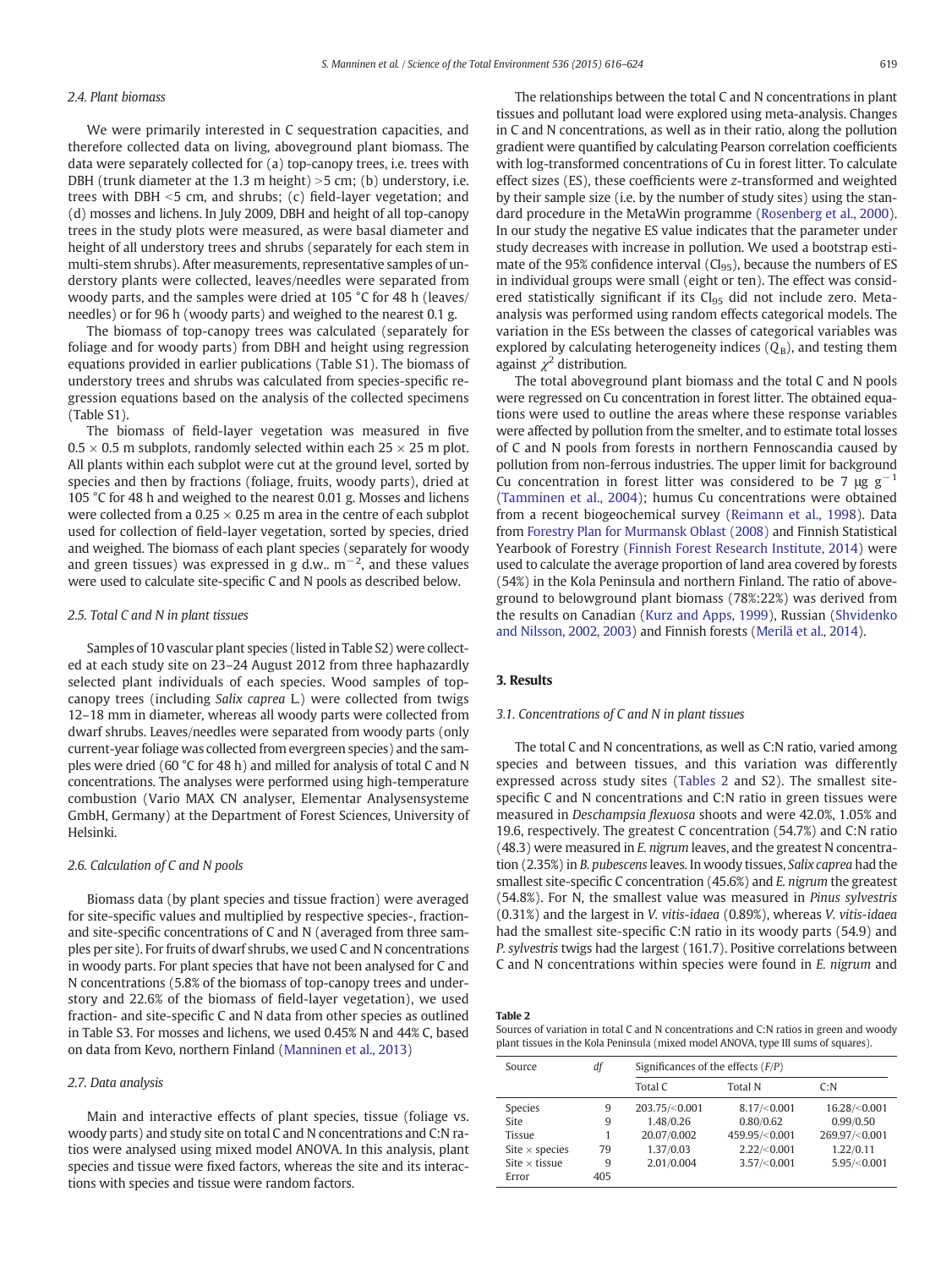P. sylvestris woody tissues, while negative correlations were found in both the leaves and woody tissue of *V. myrtillus* (all  $P < 0.05$ , data not shown).

The total foliar C concentration, on average, increased with increasing pollution load, whereas total wood C concentration did not change (Fig. 2). The total foliar N decreased with increasing pollution load, although coniferous trees (P. sylvestris and P. abies), in contrast to other plants ( $Q_B = 4.02$ ,  $df = 1$ ,  $P = 0.04$ ), demonstrated an increase in foliar N with increasing pollution load. The total N concentration in woody tissues increased with increasing pollution load. Consequently, the overall C:N ratio in the green parts of study plants generally increased with increasing pollution load, although gymnosperm and angiosperm species showed contrasting patterns ( $Q_B = 6.67$ ,  $df = 1$ ,  $P = 0.01$ ). The C:N ratio in woody tissues decreased (Fig. 2). The average total C and N concentrations across study sites, plant species and tissues were 48.4% and 1.15%, respectively.

# 3.2. Aboveground biomass and C and N pools

The aboveground plant biomass, and, consequently, C and N pools, strongly decreased with an increase in the pollution load (Fig. 3). The smallest total aboveground biomass (76–104 g m<sup>-2</sup>) was observed in industrial barrens, where coniferous species were practically absent. Dwarf shrub biomass was larger than that of coniferous or deciduous trees and shrubs at the site nearest to the smelter (1 N). The biomass of two other barren sites (6S and 8S) was almost entirely represented by mountain birches (Table S4). At the least polluted sites, the total aboveground biomass was 3091–4888 g m<sup>-2</sup>; conifers contributed 70–85%, followed by deciduous trees and shrubs (7–21%) and dwarf shrubs (5.5–6.3%). Mosses were found at all sites, whereas lichens were lacking or had a very minor biomass at sites within 10 km of the smelter (Table S4).

The site-specific C pool in aboveground phytomass ranged from 35–2333 g m<sup>-2</sup> and that of N from 0.5–35.1 g m<sup>-2</sup>. At the site closest to the smelter, the low-stature trees and shrubs contributed 57.1% to the C pool. The corresponding values for field-layer vegetation, mosses and lichens were 40%, 2.9% and 0%, respectively. As the tree cover increased with the distance from the smelter, the proportion of the C pool in trees and shrubs reached 92–97%, while the contribution of field-layer vegetation decreased to ≤6.5%, and that of mosses and lichens decreased to ≤2.3% and ≤1.5%, respectively. The proportion of the N pool in trees and shrubs ranged from 55–97% at the individual sites and the ranges for field-layer vegetation, mosses and lichens were 1.3–42%, 0.1–8.6% and 0–1.8%, respectively.



Fig. 2. Changes in the total C and N concentrations and C:N ratios in foliage and wood tissues of study plants in the pollution gradient: mean effect sizes (dots), 95% confidence intervals (horizontal lines) and sample sizes (in parentheses). A negative effect size indicates that the parameter under study decreases with pollution. The effect is significant if the 95% confidence interval does not overlap zero value.  $Q_B$  values indicate the difference between the changes in C and N concentrations.



Fig. 3. Average site-specific values of living aboveground plant biomass, C pool and N pool in relationship to forest litter Cu concentration.

# 3.3. Losses of phytomass C stock caused by industrial air pollution

Based on the observed relationship between forest litter Cu concentration and the aboveground plant biomass (Fig. 3), we estimated a potential aboveground forest biomass of 8014 g  $m^{-2}$  in the area with the background litter Cu concentration (7  $\mu$ g g<sup>-1</sup>). Using a 78%:22% ratio for aboveground:belowground biomass, we estimated a potential total vegetation biomass of 10,274 g  $m^{-2}$  for these forests. Correspondingly, the potential total phytomass C pool in our study region, in the absence of pollution, is 4797 g m−<sup>2</sup> . Given that the boreal forest zone in northern Finland, northern Norway and the Kola Peninsula had Cu concentrations in the humus layer that exceeded the background level of over an area of 107,200  $\text{km}^2$  [\(Reimann et al., 1998](#page-7-0)), we estimated that industrial air pollution decreased the total plant biomass in this region to 89% of its potential value, and that the resulting loss of C stock was  $4.24 \times 10^{13}$  g [\(Table 3\)](#page-5-0).

# 4. Discussion

# 4.1. Concentrations of C and N in plant tissues

The concentrations of C and N in plant tissues reflect  $CO<sub>2</sub>$  and N assimilation that determines plant growth and biomass production. These processes and fluxes of N and C assimilates depend on a supply of resources from, and conditions in, the environment [\(Lawlor, 2002](#page-7-0)). Therefore, pollution-induced changes in the abiotic environment are likely to have both direct and indirect effects on the average C and N concentrations and their ratios in plant tissues. At our study sites, C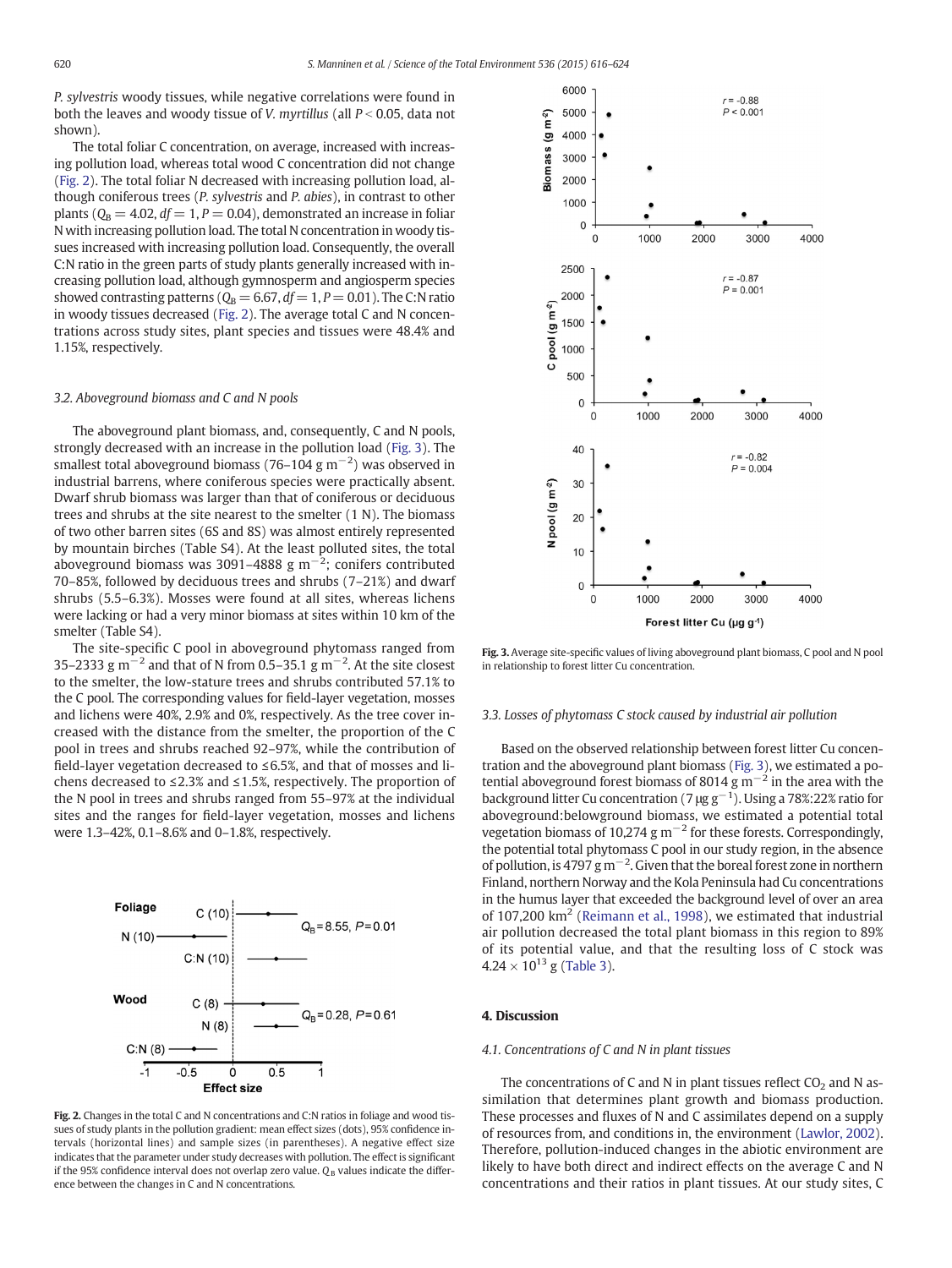#### <span id="page-5-0"></span>Table 3

Losses of plant biomass and phytomass C stock in boreal forest zone of northern Fennoscandia caused by industrial air pollution.

| Cu in humus layer, $\mu$ g g <sup>-1</sup> |      | Area <sup>a</sup> , $km2$ | Estimated <sup>b</sup> alive phytomass in<br>forested areas, $g m^{-2}$ |                    | Estimated <sup>d</sup> loss of alive phytomass, g | Estimated <sup>e</sup> loss of C, $g$ |
|--------------------------------------------|------|---------------------------|-------------------------------------------------------------------------|--------------------|---------------------------------------------------|---------------------------------------|
| Min-max                                    | Mean |                           | Aboveground                                                             | Total <sup>c</sup> |                                                   |                                       |
| $4 - 7$                                    | 5.5  | 31.500                    | 8340                                                                    | 10.690             |                                                   |                                       |
| $7 - 9$                                    | 8.0  | 30,600                    | 7840                                                                    | 10.050             | $3.7 \times 10^{12}$                              | $1.8 \times 10^{12}$                  |
| $9 - 14$                                   | 11.5 | 38,400                    | 7350                                                                    | 9420               | $17.7 \times 10^{12}$                             | $8.6 \times 10^{12}$                  |
| $14 - 28$                                  | 21   | 22,300                    | 6550                                                                    | 8400               | $22.5 \times 10^{12}$                             | $10.9 \times 10^{12}$                 |
| $28 - 110$                                 | 69   | 12.100                    | 4960                                                                    | 6360               | $25.5 \times 10^{12}$                             | $12.3 \times 10^{12}$                 |
| 110-2460                                   | 1285 | 3800                      | 1050                                                                    | 1350               | $18.3 \times 10^{12}$                             | $8.8 \times 10^{12}$                  |
| Total                                      |      | $138.700^{\mathrm{t}}$    |                                                                         |                    | $87.7 \times 10^{12}$                             | $42.4 \times 10^{12}$                 |

 $^{\text{a}}$  After [Reimann et al. \(1998\).](#page-7-0)

 $^{\rm b}$  Calculated from the regression equation: Aboveground biomass (g d.w. m<sup>−2</sup>) = 10,616–1337 × ln (concentrations of Cu in humus layer, µg g<sup>-1</sup>).

<sup>c</sup> Calculated as aboveground biomass divided by 0.78, i.e. by average proportion of the aboveground biomass in boreal forests (after [Kurz and Apps, 1999; Shvidenko and Nilsson, 2002,](#page-7-0) [2003; Merilä et al., 2014](#page-7-0)).

 $^d$  Calculated as the difference between potential total biomass in absence of contamination (10,274 g m<sup>-2</sup>; for explanations, see text) and the estimated total biomass, corrected for the average proportion of land area covered by forests (54%, after [Forestry Plan for Murmansk Oblast, 2008](#page-7-0) and [Finnish Forest Research Institute, 2014](#page-7-0)).

 $\epsilon$  Calculated as the estimated loss of biomass multiplied by the average total C concentration across plant species and tissues (48.4%).

<sup>f</sup> Total affected area (i.e. the area where concentrations of Cu in humus layer exceeded 7 µg g<sup>−1</sup>) is 107,200 km<sup>2</sup>.

and N concentrations in green tissues were decoupled, suggesting that different factors may be regulating C and N assimilation and translocation processes under pollution stress.

The soils in the vicinity of the Monchegorsk smelter (especially the organic surface layer) have become N-depleted [\(Lukina and Nikonov,](#page-7-0) [1999; Rautio and Huttunen, 2003\)](#page-7-0). This depletion is attributed to the reduction in biomass production and subsequently soil organic matter [\(Lozano and Morrison, 1981; Rautio and Huttunen, 2003\)](#page-7-0), enhanced erosion of surface soil [\(Kozlov et al., 2009](#page-7-0)), impaired microbial activity and changes in the structure of the soil microbial community [\(Evdokimova, 2000; Mälkönen et al., 1999\)](#page-7-0) due to impacts of  $SO<sub>2</sub>$  and heavy metals. [Evdokimova \(2000\)](#page-7-0) showed that  $N_2$ -fixing, nitrifying, cellulolytic and cyanobacteria were totally lost within 7–10 km from the smelter, which explained the pollution-related disturbance of plant litter decomposition ([Kozlov and Zvereva, 2015](#page-7-0)), N mineralization and biological  $N_2$  fixation in the ecosystem. This pollution-induced N depletion explains the overall decrease in foliar N concentrations with increasing pollution, although direct toxic effects of heavy metals to rhizomes, roots and mycorrhiza ([Mälkönen et al., 1999](#page-7-0)) may also have contributed to this effect.

In contrast to other species, conifers demonstrate an increase in foliar N with increase in pollution. This may be explained by stomatal uptake of  $NO<sub>x</sub>$  by coniferous trees ([Ammann et al., 1999; Manninen](#page-6-0) [and Huttunen, 2000\)](#page-6-0) and by the reduction in the number of needle age-classes in polluted areas, with the subsequent allocation of nutrients into remaining needles [\(Rautio et al., 1998a; Stjernquist et al.,](#page-7-0) [1998](#page-7-0)). Note that forest litter Cu concentration, which was used an overall indicator of pollution load, correlated well with ambient  $SO<sub>2</sub>$  concentration in the area ([Kozlov et al., 2009\)](#page-7-0). Increases in needle total S concentration towards the smelter [\(Rautio and Huttunen, 2003](#page-7-0)) emphasize the impact of gaseous pollutants on element concentrations in the evergreen needles as well as on foliar health in terms of both visible and invisible damage.

We measured N concentrations in branches of trees, which may have 5–10 times the N concentration found in stem wood ([Merilä](#page-7-0) [et al., 2014; Wirth et al., 2002\)](#page-7-0). Therefore, our results overestimate the actual N pools, and this overestimation increases with increase in the proportion of trees in site-specific phytomass. Still, our results show significant effects of industrial pollution on ecosystem N dynamics, given that the aboveground N pool at the most polluted sites only amounted to 5.1 g N m<sup> $-2$ </sup> at its largest, while the average total aboveground phytomass N stock in coniferous forests of northern Finland is 25 g N m<sup> $-2$ </sup> [\(Merilä et al., 2014\)](#page-7-0).

The overall increase in C concentration in green tissues with increasing pollution load may partly be explained by enhanced photosynthesis with decreasing shading. Nevertheless, visible and microscopic needle injuries, reduced number of needle age-classes [\(Rautio et al., 1998b;](#page-7-0) [Rautio and Huttunen, 2003](#page-7-0)), reduced radial growth of P. sylvestris [\(Nöjd and Reams, 1996\)](#page-7-0) and the reduced aboveground plant biomass in the surroundings of the smelter indicate overall negative effects of pollution on net primary production. The opposite changes in C:N ratio found in green and woody tissues further hint that pollution affects the translocation of C and N within a plant. For example, non-structural carbohydrates may accumulate in the foliage of plants growing near the smelter due to reduced soil N supply and subsequent decreases in the amount and activity of the N-containing Rubisco enzyme in leaves [\(DeLucia et al., 1985; Tissue et al., 1993](#page-7-0)). The overall increase in wood N concentration with increasing pollution load and the positive correlations between wood C and N concentrations in the woody tissues of evergreen E. nigrum and P. sylvestris may suggest enhanced corticular photosynthesis under pollution stress ([Manninen et al.,](#page-7-0) [2009; Wittman et al., 2007\)](#page-7-0). This enhancement would also be facilitated by increased light availability for the persisting plants due to the disappearance of the top-canopy trees.

Still, the detected changes in concentrations of C and N in plant tissues along the pollution gradient, although physiologically important, were minor when compared to the drastic reduction in aboveground plant biomass with increasing pollution load. Moreover, the plants from our study sites cannot be considered as N deficient, because their foliar total N concentrations were in the same range as those from plants in unpolluted forests [\(Hansen et al., 2006; Laine and](#page-7-0) [Henttonen, 1987; Manninen et al., 1997a; Manninen and Huttunen,](#page-7-0) [2000; Sveinbjörnsson et al., 1992](#page-7-0)). This is because the higher light availability and lower nutrient availability in highly polluted compared to less polluted sites may have promoted greater allocation of C below ground to support root growth and nutrient uptake.

# 4.2. Biomass reductions

Elevated S concentration in P. sylvestris needles [\(Manninen et al.,](#page-7-0) [1997a, 1997b\)](#page-7-0) and elevated Cu concentration in the humus layer [\(Reimann et al., 1998\)](#page-7-0) have been found at distances of up to 200 km from the Monchegorsk smelter. However, visible and microscopic symptoms of multiple stresses (S, Cu, Ni, acid deposition,  $O_3$  and frost) in needles of P. sylvestris and reduced numbers of needle age-classes were clearly detectable only within 40 km from the smelter ([Rautio](#page-7-0) [et al., 1998b; Rautio and Huttunen, 2003\)](#page-7-0), and reduced radial growth of P. sylvestris was only recorded within 30 km southwest of the smelter [\(Nöjd and Reams, 1996](#page-7-0)). Therefore, at the planning stage of the study, we did not expect that relatively low levels of industrial pollution, occurring beyond 30–40 km from the smelter and causing no visible injuries and only slight physiological disturbance, would have a drastic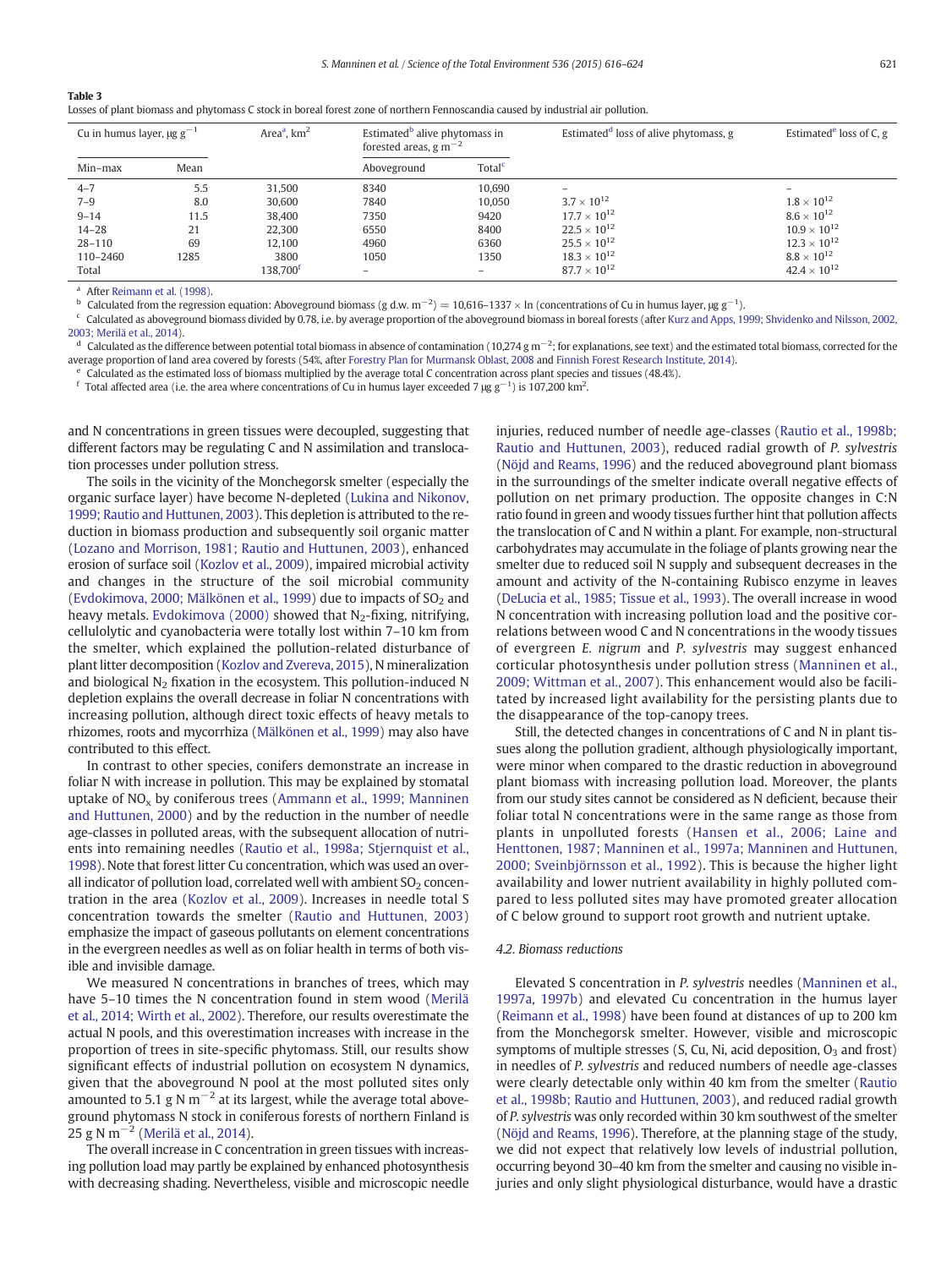<span id="page-6-0"></span>effect on plant biomass. Another surprising feature was that the greatest total aboveground biomass found in our study area was as low as the smallest aboveground plant biomass in the similarly aged seminatural forests under conventional management in unpolluted regions of northern Finland [\(Merilä et al., 2014](#page-7-0)). Keeping in mind the similar environmental conditions in northern Finland and in the Kola Peninsula, we suggest that this difference resulted primarily from long-term impacts of industrial emissions on forests in the central part of the Kola Peninsula. Thus, although an overall decrease in productivity in the vicinities of industrial sources of atmospheric pollutants is relatively well documented [\(Zvereva and Kozlov, 2012\)](#page-8-0), our study is the first to demonstrate the extent and severity of the adverse effects of industrial pollution on the total biomass of forest plants at the regional scale. In our most polluted sites, the total aboveground plant biomass was reduced to 1.5–3.5% of that observed in the least polluted sites, and comprised about 1% of the potential aboveground plant biomass.

Our estimate of the potential aboveground plant biomass in forests of our study region (8014 g m<sup>-2</sup>) fits well the results of measurements conducted in unpolluted forests. In northern Finland, the total aboveground biomass of vegetation in coniferous forests varied from 4960–12,280 g m<sup>-2</sup> ([Havas and Kubin, 1983; Merilä et al.,](#page-7-0) [2014](#page-7-0)). In slightly polluted forests of the Kola Peninsula, total aboveground biomass in coniferous forests aged  $100 +$  years varied from 4100–12,800 g m<sup>-2</sup> ([Manakov and Nikonov, 1979; Zyabchenko](#page-7-0) [and Ivanchikov, 1978\)](#page-7-0). [Shvidenko and Nilsson \(2002, 2003\)](#page-7-0) estimated an average aboveground phytomass 4860 g m $^{-2}$  for forest tundra and northern and sparse taiga, and 9140 g m<sup>−2</sup> for middle taiga. Hence, overestimation of the average potential biomass is unlikely in the studied forest ecosystems; as is overestimation of pollutioninduced losses in plant biomass at the regional scale.

Pollution can reduce plant growth, but it can also modify biomass allocation to aboveground and belowground plant parts. A decrease in the root–shoot ratio is a general response of herbaceous plants to pollutants; however, no quantitative data on the root–shoot ratio exist for mature trees ([Zvereva et al., 2010](#page-8-0)). Birch seedlings showed higher biomass allocation to roots when growing in polluted relative to unpolluted soils ([Bojarczuk et al., 2002](#page-7-0)), while an application of acid rain and heavy metals to birch seedlings during two months caused no statistically significant changes in the root–shoot ratio ([Koricheva et al.,](#page-7-0) [1997\)](#page-7-0). Thus, the use of the 78%:22% ratio for aboveground:belowground biomass in our study region, as estimated for unpolluted boreal forests [\(Kurz and Apps, 1999; Merilä et al., 2014; Shvidenko and Nilsson,](#page-7-0) [2002, 2003\)](#page-7-0), was unlikely to introduce strong bias in our calculations. It is noted, however, that in the northernmost forests understory roots and rhizomes may account for up to 50% of the stand total fine root biomass ([Helmisaari et al., 2007](#page-7-0)). This emphasizes the need to measure belowground biomass given the differences in biomass of each plant group in relation to pollution load and natural site-specific environmental factors.

# 4.3. Carbon losses from forests due to pollution

Fires and insect pests impose the major disturbances in northern forests ([Kurz and Apps, 1999; Shvidenko and Nilsson, 2003\)](#page-7-0). However, the land area affected by pollution in the boreal forest zone of Fennoscandia, due to nearly 80 years of industrial activity in the Kola Peninsula (107,200 km<sup>2</sup>, as estimated from Cu concentrations in forest litter: [Reimann et al., 1998\)](#page-7-0), exceeded by a factor of 500 the total area of extensive forest fires in the north-western Russia in a normal year in early 2000s (which averaged ca. 200 km<sup>2</sup>: [Selikhovkin, 2005](#page-7-0)). The direct and indirect losses of phytomass C from outbreaks of insect pests in forests of north-western Russia between 1953 and 1998 were, on average, 0.013% year<sup>-1</sup> ([Selikhovkin, 2009\)](#page-7-0). Assuming that fires destroy aboveground plant biomass completely, while pollution reduces it by 11%, on average, we conclude that the direct losses of the C pool at the regional scale due to industrial pollution from the smelters located in the Kola peninsula, combined with the losses in C sequestration capacity due to pollution-induced decline in plant biomass, are about the same magnitude as the cumulative losses to forest fires and insect pests over the past 50 years. However, the effects of industrial pollution on C pool are quite likely several times larger than the effects of fires and pests, in particular because the estimated loss of  $4.24 \times 10^{13}$  g C did not account for C loss due to extensive soil erosion in the polluted areas, with the soil humus layer being reduced from 30–35 mm in unpolluted forests to 0–10 mm in industrial barrens [\(Kozlov et al., 2009](#page-7-0)).

The Monchegorsk smelter is not the sole point polluter in the boreal forest zone. While the emissions from Canadian smelters (Trail, Sudbury, Wawa) have decreased markedly since 1970s, several large point-sources, in particular the Norilsk smelter in northern Siberia (emitting 2 000 000 t of SO<sub>2</sub>, 9 000 t NO<sub>x</sub>, 600 t of Cu and 500 t of Ni annually), continue to contaminate the boreal zone ([Kozlov](#page-7-0) [et al., 2009](#page-7-0), and references therein). Given this, the overall impact of the industrial polluters on ecosystem C and N pools should be taken into account when assessing the C and N dynamics in northern boreal forests because of the marked long-term negative effects of their emissions on the structure and productivity of plant communities.

At the global scale, 8% of the forested areas of the World received >1 kg H<sup>+</sup> ha<sup>-1</sup> year<sup>-1</sup> as S in 1985, and current estimates are that 17% of the world's forested areas will receive this pollution load by 2050. Similarly, 24% of the global forest was exposed to  $O<sub>3</sub>$  concentrations exceeding 60 ppb by 1990, and this proportion is expected to increase to 50% of the global forest by 2100 [\(Fowler et al., 1999](#page-7-0)). These changes will have global consequences for primary productivity, C and N cycles and other characteristics of forest ecosystems. This is emphasized by the fact that about half of the losses in the aboveground C and N pools in the study area occurred in slightly contaminated areas outside the zone of visible forest damage.

# 5. Conclusions

We demonstrated that the long-term impacts of atmospheric emissions from a large industrial point source, the Ni–Cu smelter in Monchegorsk, resulted in extensive losses of phytomass C stock and of C sequestration capacity from the affected forests. At the regional scale, the consequences of industrial pollution are about the same magnitude (but presumably larger) than the cumulative effects of fires and outbreaks of insect pests over the past 50 years. Despite a recent reduction in emissions, no natural recovery has yet been observed in the most polluted sites due to legacy effects such as extremely high concentrations of metals and shortage of nutrients in the thin, eroded soil [\(Zverev, 2009\)](#page-7-0). The complete leaching of metals accumulated in the upper soil horizons near Monchegorsk will take 160–270 years for Ni and 100–200 years for Cu, after the cessation of emissions ([Barcan,](#page-7-0) [2002\)](#page-7-0); thus, the consequences of past industrial activities will continue to affect ecosystem processes well into the future. Therefore, air pollution effects on terrestrial ecosystems should be taken into account in the analysis and modelling of regional and global C and N budgets.

Supplementary data to this article can be found online at [http://dx.](http://dx.doi.org/10.1016/j.scitotenv.2015.07.097) [doi.org/10.1016/j.scitotenv.2015.07.097.](http://dx.doi.org/10.1016/j.scitotenv.2015.07.097)

# Acknowledgements

The study was financially supported by the Academy of Finland (project 124152) and by the University of Helsinki. We thank P. Kauppi, A. Legge, E. Vorobeichik and E. Zvereva for their useful comments to an earlier version of the manuscript.

# **References**

Ammann, M., Siegwolf, R., Pichlmayer, F., Suter, M., Saurer, M., Brunold, C., 1999. [Estimat](http://refhub.elsevier.com/S0048-9697(15)30439-3/rf0005)[ing the uptake of traf](http://refhub.elsevier.com/S0048-9697(15)30439-3/rf0005)fic-derived  $NO<sub>2</sub>$  [from](http://refhub.elsevier.com/S0048-9697(15)30439-3/rf0005)  $15N$  abundance in Norway spruce needles. [Oecologia 118, 124](http://refhub.elsevier.com/S0048-9697(15)30439-3/rf0005)–131.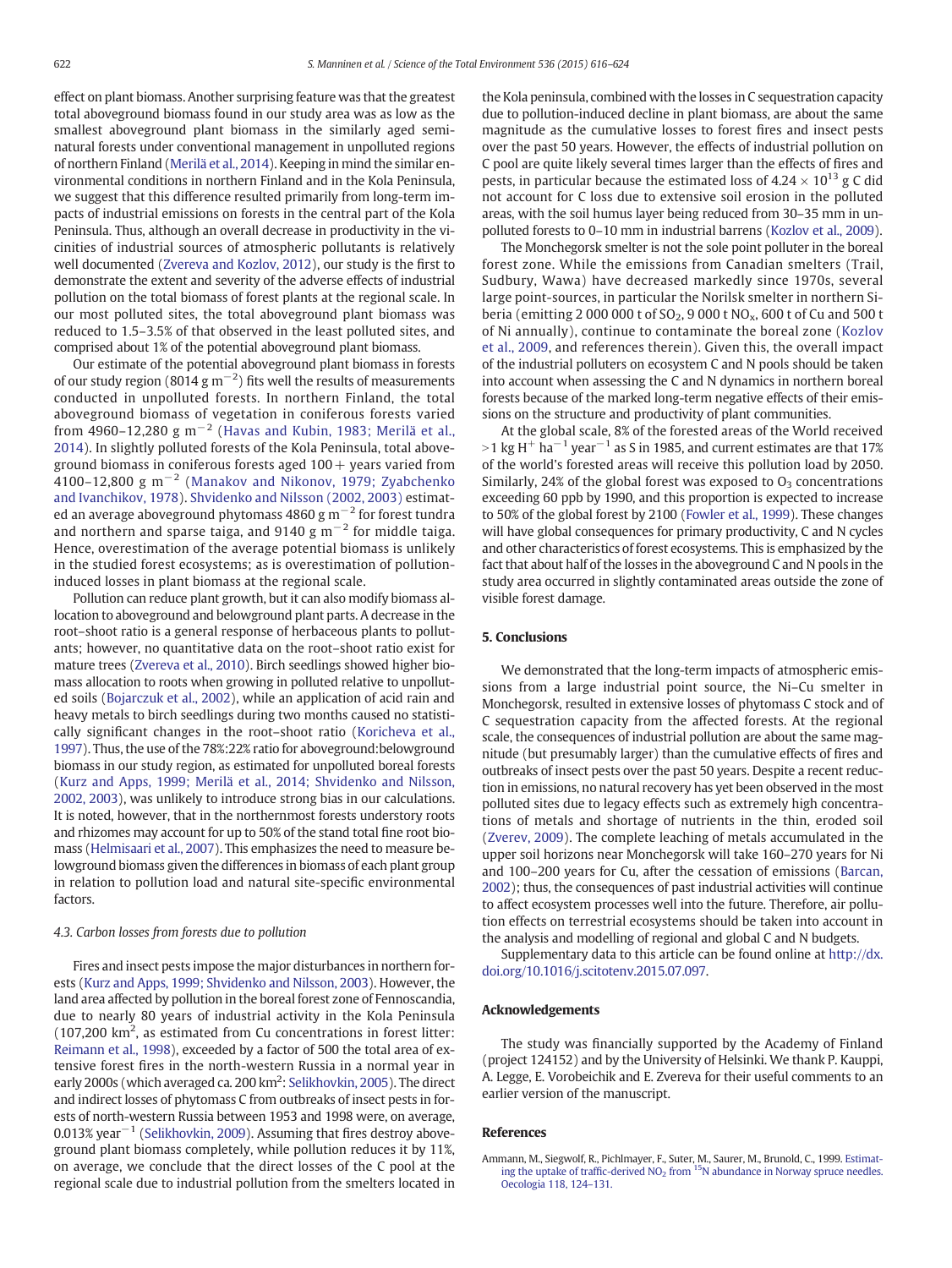<span id="page-7-0"></span>Barcan, V.S., 2002. [Leaching of nickel and copper from soil contaminated by metallurgical](http://refhub.elsevier.com/S0048-9697(15)30439-3/rf0010) [dust. Environ. Int. 28, 63](http://refhub.elsevier.com/S0048-9697(15)30439-3/rf0010)–68.

- Bojarczuk, K., Karolewski, P., Oleksyn, J., Kieliszewska-Rokicka, B., Żytkowiak, R., Tjoelker, M.G., 2002. [Effect of polluted soil and fertilisation on growth and physiology of silver](http://refhub.elsevier.com/S0048-9697(15)30439-3/rf0015) birch (Betula pendula [Roth.\) seedlings. Pol. J. Environ. Stud. 11, 483](http://refhub.elsevier.com/S0048-9697(15)30439-3/rf0015)–492.
- Bytnerowicz, A., Arbaugh, M., Schilling, S., Frączek, W., Alexander, D., 2008. [Ozone distri](http://refhub.elsevier.com/S0048-9697(15)30439-3/rf0020)[bution and phytotoxic potential in mixed conifer forests of the San Bernardino Moun](http://refhub.elsevier.com/S0048-9697(15)30439-3/rf0020)[tains, southern California. Environ. Pollut. 155, 398](http://refhub.elsevier.com/S0048-9697(15)30439-3/rf0020)–408.
- de Vries, W., Dobbertin, M.H., Solberg, S., van Dobben, H.F., Schaub, M., 2014. [Impacts of](http://refhub.elsevier.com/S0048-9697(15)30439-3/rf0030) [acid deposition, ozone exposure and weather conditions on forest ecosystems in](http://refhub.elsevier.com/S0048-9697(15)30439-3/rf0030) [Europe: an overview. Plant Soil 380, 1](http://refhub.elsevier.com/S0048-9697(15)30439-3/rf0030)–45.
- DeLucia, E.H., Sasek, T.W., Strain, B.R., 1985. [Photosynthetic inhibition after long-term](http://refhub.elsevier.com/S0048-9697(15)30439-3/rf0025) [exposure to elevated levels of atmospheric carbon dioxide. Photosynth Res. 7,](http://refhub.elsevier.com/S0048-9697(15)30439-3/rf0025) [175](http://refhub.elsevier.com/S0048-9697(15)30439-3/rf0025)–184.
- Eeva, T., Belskii, E., Gilyazov, A.S., Kozlov, M.V., 2012. [Pollution impacts on bird population](http://refhub.elsevier.com/S0048-9697(15)30439-3/rf0035) [density and species diversity at four non-ferrous smelter sites. Biol. Conserv. 150,](http://refhub.elsevier.com/S0048-9697(15)30439-3/rf0035) [33](http://refhub.elsevier.com/S0048-9697(15)30439-3/rf0035)–42.
- Evdokimova, G.A., 2000. [The impact of air pollution on the northern taiga forests of the](http://refhub.elsevier.com/S0048-9697(15)30439-3/rf0040) [Kola Peninsula, Russian Federation. In: Innes, J.L., Oleksyn, J. \(Eds.\), Forest dynamics](http://refhub.elsevier.com/S0048-9697(15)30439-3/rf0040) [in heavily polluted regions. CABI Publishing, Wallingford, UK, pp. 67](http://refhub.elsevier.com/S0048-9697(15)30439-3/rf0040)–76.
- Felzer, B., Kicklighter, D., Melillo, J., Wang, C., Zhuang, Q., Prinn, R., 2004. [Effects of ozone](http://refhub.elsevier.com/S0048-9697(15)30439-3/rf0045) [on net primary production and carbon sequestration in the conterminous United](http://refhub.elsevier.com/S0048-9697(15)30439-3/rf0045) [States using a biogeochemsitry model. Tellus 56B, 230](http://refhub.elsevier.com/S0048-9697(15)30439-3/rf0045)–248.
- Finnish Forest Research Institute, 2014. Finnish Statistical Yearbook of Forestry (In Finnish with English summary), http://www.metla.fi[/julkaisut/metsatilastollinenvsk/](http://www.metla.fi/julkaisut/metsatilastollinenvsk/tilastovsk-sisalto.htm) [tilastovsk-sisalto.htm](http://www.metla.fi/julkaisut/metsatilastollinenvsk/tilastovsk-sisalto.htm) (accessed 13 March 2015).
- Fischer, T., Bergmann, C., Hüttl, R.F., 1995. [Soil carbon and nitrogen budget in Scots pine](http://refhub.elsevier.com/S0048-9697(15)30439-3/rf0050) (Pinus sylvestris [L.\) stands along an air pollution gradient in eastern Germany.](http://refhub.elsevier.com/S0048-9697(15)30439-3/rf0050) [Water Air Soil Pollut. 85, 1671](http://refhub.elsevier.com/S0048-9697(15)30439-3/rf0050)–1676.
- Forestry Plan for Murmansk Oblast, 2008. Vol. 1: explanatory notes. Rosgiproles, Moscow (in Russian available at: <http://mpr.gov-murman.ru/documents/lesplan/>; accessed on 8 March 2015).
- Fowler, D., Cape, J.N., Coyle, M., Flechard, C., Kuylenstierna, D., Hicks, K., Derwent, D., Johnson, C., Stevenson, D., 1999. [The global exposure of forests to air pollutants.](http://refhub.elsevier.com/S0048-9697(15)30439-3/rf0055) [Water Air Soil Pollut. 116, 5](http://refhub.elsevier.com/S0048-9697(15)30439-3/rf0055)–32.
- Freedman, B., 1989. [Environmental ecology. Academic Press, New York](http://refhub.elsevier.com/S0048-9697(15)30439-3/rf0060).
- Goodale, C.L., Apps, M.J., Birdsey, R.A., Field, C.B., Heath, L.S., Houghton, R.A., et al., 2002. [Forest carbon sinks in the northern hemisphere. Ecol. Appl. 12, 891](http://refhub.elsevier.com/S0048-9697(15)30439-3/rf0065)–899.
- Graven, H.D., Keeling, R.F., Piper, S.C., Patra, P.K., Stephens, B.B., Wofsy, S.C., et al., 2013. Enhanced seasonal exchange of  $CO<sub>2</sub>$  [by northern ecosystems since 1960. Science](http://refhub.elsevier.com/S0048-9697(15)30439-3/rf0070) [341, 1085](http://refhub.elsevier.com/S0048-9697(15)30439-3/rf0070)–1089.
- Hansen, A.H., Jonasson, S., Michelsen, A., Julkunen-Tiitto, R., 2006. [Long-term experimen](http://refhub.elsevier.com/S0048-9697(15)30439-3/rf0075)[tal warming, shading and nutrient addition affect the concentration of phenolic com](http://refhub.elsevier.com/S0048-9697(15)30439-3/rf0075)pounds in arctic–[alpine deciduous and evergreen dwarf shrubs. Oecologia 147, 1](http://refhub.elsevier.com/S0048-9697(15)30439-3/rf0075)–11.
- Havas, P., Kubin, E., 1983. [Structure, growth and organic matter content in the vegetation](http://refhub.elsevier.com/S0048-9697(15)30439-3/rf0080) [cover of an old spruce forest in Northern Finland. Ann. Bot. Fenn. 20, 115](http://refhub.elsevier.com/S0048-9697(15)30439-3/rf0080)–149.
- Helmisaari, H.-S., Derome, J., Nöjd, P., Kukkola, M., 2007. [Fine root biomass in relation to](http://refhub.elsevier.com/S0048-9697(15)30439-3/rf0085) [site and stand characteristics in Norway spruce and Scots pine stands. Tree Physiol.](http://refhub.elsevier.com/S0048-9697(15)30439-3/rf0085) [27, 1493](http://refhub.elsevier.com/S0048-9697(15)30439-3/rf0085)–1504.
- Kauppi, P., Mielikäinen, K., Kuusela, K., 1992. [Biomass and carbon budget of European for](http://refhub.elsevier.com/S0048-9697(15)30439-3/rf0090)ests, 1971–[1990. Science 256, 70](http://refhub.elsevier.com/S0048-9697(15)30439-3/rf0090)–74.
- Koricheva, J., Roy, S., Vranjic, J.A., Haukioja, E., Hughes, P.R., Hänninen, O., 1997. [Antioxi](http://refhub.elsevier.com/S0048-9697(15)30439-3/rf0095)[dant responses to simulated acid rain and heavy metal deposition in birch seedlings.](http://refhub.elsevier.com/S0048-9697(15)30439-3/rf0095) [Environ. Pollut. 95, 249](http://refhub.elsevier.com/S0048-9697(15)30439-3/rf0095)–258.
- Kozlov, M.V., Zvereva, E.L., 2011. [A second life for old data: global patterns in pollution](http://refhub.elsevier.com/S0048-9697(15)30439-3/rf0105) [ecology revealed from published observational studies. Environ. Pollut. 159,](http://refhub.elsevier.com/S0048-9697(15)30439-3/rf0105) [1067](http://refhub.elsevier.com/S0048-9697(15)30439-3/rf0105)–1075.
- Kozlov, M.V., Zvereva, E.L., 2015. Decomposition of birch leaves in heavily polluted industrial barrens: relative importance of leaf quality and site of exposure. Environ. Sci. Pollut. Res. http://dx.doi.org[/10.1007/s11356-015-4165-8](http://dx.doi.org/10.1007/s11356-015-4165-8).
- Kozlov, M.V., Zvereva, E.L., Zverev, V., 2009. Impacts of point polluters on terrestrial biota. Environmental Pollution 15. Springer, Dordrecht. http://dx.doi.org[/10.1007/978-90-](http://dx.doi.org/10.1007/978-90-481-2467-1) [481-2467-1.](http://dx.doi.org/10.1007/978-90-481-2467-1)
- Kurz, W.A., Apps, M.J., 1999. [A 70-year retrospective analysis of carbon](http://refhub.elsevier.com/S0048-9697(15)30439-3/rf0115) fluxes in the Cana[dian forest sector. Ecol. Appl. 9, 526](http://refhub.elsevier.com/S0048-9697(15)30439-3/rf0115)–547.
- Laine, K.M., Henttonen, H., 1987. [Phenolics/nitrogen ratios in the blueberry](http://refhub.elsevier.com/S0048-9697(15)30439-3/rf0120) Vaccinium myrtillus [in relation to temperature and microtine density in Finnish Lapland. Oikos](http://refhub.elsevier.com/S0048-9697(15)30439-3/rf0120) [50, 389](http://refhub.elsevier.com/S0048-9697(15)30439-3/rf0120)–395.
- Lawlor, D.W., 2002. [Carbon and nitrogen assimilation in relation to yield: mechanisms are](http://refhub.elsevier.com/S0048-9697(15)30439-3/rf0125) [the key to understanding production systems. J. Exp. Bot. 53, 773](http://refhub.elsevier.com/S0048-9697(15)30439-3/rf0125)–787.
- Le Quéré, C., Andres, R.J., Boden, T., Conway, T., Houghton, R.A., House, J.I., et al., 2013. The global carbon budget 1959–2011. Earth Syst. Sci. Data 5, 165–185. http://dx.doi.org/ [10.5194/essd-5-165-2013.](http://dx.doi.org/10.5194/essd-5-165-2013)
- Lorenz, K., Lal, R., 2010. Carbon sequestration in forest ecosystems. Springer, Dordrecht http://dx.doi.org[/10.1007/978-90-481-3266-9\\_1.](http://dx.doi.org/10.1007/978-90-481-3266-9_1)
- Lozano, F.C., Morrison, I.K., 1981. [Distribution of hardwood nutrition by sulphur dioxide,](http://refhub.elsevier.com/S0048-9697(15)30439-3/rf0140) [nickel and copper air pollution near Sudbury, Canada. J. Environ. Qual. 10, 198](http://refhub.elsevier.com/S0048-9697(15)30439-3/rf0140)–204.
- Lukina, N.V., Nikonov, V.V., 1999. [Pollution-induced changes in soils subjected to intense](http://refhub.elsevier.com/S0048-9697(15)30439-3/rf0145) [air pollution. In: Nikonov, V.V., Koptsik, G.N. \(Eds.\), Acidic deposition and forest soils.](http://refhub.elsevier.com/S0048-9697(15)30439-3/rf0145) [Kola Science Centre, Apatity, pp. 79](http://refhub.elsevier.com/S0048-9697(15)30439-3/rf0145)–126 (in Russian).
- Magnani, F., Mencuccini, M., Borghetti, M., Berbigie, P., Berninger, F., Delzon, S., et al., 2007. [The human footprint in the carbon cycle of temperate and boreal forests. Na](http://refhub.elsevier.com/S0048-9697(15)30439-3/rf0150)[ture 447, 848](http://refhub.elsevier.com/S0048-9697(15)30439-3/rf0150)-850.
- Mälkönen, E., Derome, J., Fritze, H., Helmisaari, H.S., Kukkola, M., Kytö, M., et al., 1999. [Compensatory fertilization of Scots pine stands polluted by heavy metals. Nutr.](http://refhub.elsevier.com/S0048-9697(15)30439-3/rf0155) [Cycl. Agroecosyst. 55, 239](http://refhub.elsevier.com/S0048-9697(15)30439-3/rf0155)–268.
- Manakov, K.N., Nikonov, V.V., 1979. [Primary biological productivity of spruce forests in](http://refhub.elsevier.com/S0048-9697(15)30439-3/rf0160) [the Kola Peninsula. Bot. Zh. 64, 232](http://refhub.elsevier.com/S0048-9697(15)30439-3/rf0160)–241 (in Russian).
- Manninen, S., Huttunen, S., 2000. [Response of needle sulphur and nitrogen concentrations](http://refhub.elsevier.com/S0048-9697(15)30439-3/rf0175) of Scots pine versus Norway spruce to SO<sub>2</sub> and NO<sub>2</sub>. Environ. Pollut. 107, 421-436. Manninen, S., Huttunen, S., Perämäki, P., 1997a. [Needle S fractions and S to N ratios as in-](http://refhub.elsevier.com/S0048-9697(15)30439-3/rf0165)
- dices of SO<sub>2</sub> [deposition. Water Air Soil Pollut. 95, 277](http://refhub.elsevier.com/S0048-9697(15)30439-3/rf0165)–298. Manninen, S., Huttunen, S., Kontio, M., 1997b. [Accumulation of sulphur in Scots pine](http://refhub.elsevier.com/S0048-9697(15)30439-3/rf0170)
- [needles in the subarctic. Water Air Soil Pollut. 95, 147](http://refhub.elsevier.com/S0048-9697(15)30439-3/rf0170)–164.
- Manninen, S., Huttunen, S., Vanhatalo, M., Pakonen, T., Hämäläinen, A., 2009. [Inter- and](http://refhub.elsevier.com/S0048-9697(15)30439-3/rf0180) intra-specifi[c responses to elevated ozone and chamber climate in northern birches.](http://refhub.elsevier.com/S0048-9697(15)30439-3/rf0180) [Environ. Pollut. 157, 1679](http://refhub.elsevier.com/S0048-9697(15)30439-3/rf0180)–1688.
- Manninen, S., Sassi, M.K., Lovén, K., 2013. [Efefcts of nitrogen oxides on ground vege](http://refhub.elsevier.com/S0048-9697(15)30439-3/rf0185)tation, Pleurozium schreberi [and the soil beneath it in urban forests. Ecol. Indic. 24,](http://refhub.elsevier.com/S0048-9697(15)30439-3/rf0185) 485–[493.](http://refhub.elsevier.com/S0048-9697(15)30439-3/rf0185)
- Matyssek, R., Wieser, G., Calfapietra, C., de Vries, W., Dizengremel, P., Ernst, D., et al., 2012. [Forests under climate change and air pollution: gaps in understanding and future di](http://refhub.elsevier.com/S0048-9697(15)30439-3/rf0190)[rections for research. Environ. Pollut. 160, 57](http://refhub.elsevier.com/S0048-9697(15)30439-3/rf0190)–65.
- Merilä, P., Mustajärvi, K., Helmisaari, H.S., Hilli, S., Lindroos, A.J., Nieminen, T.M., et al., 2014. [Above- and below-ground N stocks in coniferous boreal forests in Finland: Im](http://refhub.elsevier.com/S0048-9697(15)30439-3/rf0195)[plications for sustainability of more intensive biomass utilization. For. Ecol. Manag.](http://refhub.elsevier.com/S0048-9697(15)30439-3/rf0195) [311, 17](http://refhub.elsevier.com/S0048-9697(15)30439-3/rf0195)–28.
- Nöjd, P., Reams, G.A., 1996. [Growth of Scots pine across pollution gradient on the Kola](http://refhub.elsevier.com/S0048-9697(15)30439-3/rf0200) [Peninsula, Russia. Environ. Pollut. 93, 313](http://refhub.elsevier.com/S0048-9697(15)30439-3/rf0200)–325.
- Pan, Y., Birdsey, R.A., Fang, J., Houghton, R., Kauppi, P.E., Kurz, W.A., et al., 2011. [A large](http://refhub.elsevier.com/S0048-9697(15)30439-3/rf0205) [and persistent carbon sink in the World's forests. Science 333, 988](http://refhub.elsevier.com/S0048-9697(15)30439-3/rf0205)–993.
- Prank, M., Sofiev, M., Denier van der Gon, H.A.C., Kaasik, M., Ruuskanen, T.M., Kukkonen, J., 2010. A refi[nement of the emission data for Kola Peninsula based on inverse disper](http://refhub.elsevier.com/S0048-9697(15)30439-3/rf0210)[sion modelling. Atmos. Chem. Phys. 10, 10849](http://refhub.elsevier.com/S0048-9697(15)30439-3/rf0210)–10865.
- Rautio, P., Huttunen, S., 2003. [Total vs. internal foliar element concentrations in Scots pine](http://refhub.elsevier.com/S0048-9697(15)30439-3/rf0225) [along a sulphur and metal pollution gradient. Environ. Pollut. 122, 273](http://refhub.elsevier.com/S0048-9697(15)30439-3/rf0225)–289.
- Rautio, P., Huttunen, S., Lamppu, J., 1998a. [Seasonal foliar chemistry of northern Scots](http://refhub.elsevier.com/S0048-9697(15)30439-3/rf0215) [pines under sulphur and heavy metal pollution. Chemosphere 37, 271](http://refhub.elsevier.com/S0048-9697(15)30439-3/rf0215)–287.
- Rautio, P., Huttunen, S., Kukkola, E., Peura, R., Lamppu, J., 1998b. [Deposited particles, ele](http://refhub.elsevier.com/S0048-9697(15)30439-3/rf0220)[ment concentrations, and needle injuries on Scots pine along an industrial pollution](http://refhub.elsevier.com/S0048-9697(15)30439-3/rf0220) [transect in northern Europe. Environ. Pollut. 103, 81](http://refhub.elsevier.com/S0048-9697(15)30439-3/rf0220)–89.
- Reimann, C., Äyräs, M., Chekushin, V., Bogatyrev, I., Boyd, R., de Caritat, P., et al., 1998. [En](http://refhub.elsevier.com/S0048-9697(15)30439-3/rf0230)[vironmental geochemical atlas of the central Barents region. Geological Survey of](http://refhub.elsevier.com/S0048-9697(15)30439-3/rf0230) [Norway, Trondheim](http://refhub.elsevier.com/S0048-9697(15)30439-3/rf0230).
- Rigina, O., Kozlov, M.V., 2000. [Pollution impact on sub-Arctic northern taiga forests in the](http://refhub.elsevier.com/S0048-9697(15)30439-3/rf0235) [Kola peninsula, Russia. In: Innes, J.L., Oleksyn, J. \(Eds.\), Forest dynamics in heavily pol](http://refhub.elsevier.com/S0048-9697(15)30439-3/rf0235)[luted regions. CABI Publishing, Wallingford, UK, pp. 37](http://refhub.elsevier.com/S0048-9697(15)30439-3/rf0235)–65.
- Rosenberg, M.S., Adams, D.C., Gurevitch, J., 2000. [MetaWin: statistical software for meta](http://refhub.elsevier.com/S0048-9697(15)30439-3/rf0240)[analysis. Version 2.0. Sinauer, Sunderland](http://refhub.elsevier.com/S0048-9697(15)30439-3/rf0240).
- Schütt, P., Cowling, E.B., 1985. Waldsterben [a general decline of forests in central](http://refhub.elsevier.com/S0048-9697(15)30439-3/rf0245) [Europe: symptoms, development, and possible causes of a beginning breakdown of](http://refhub.elsevier.com/S0048-9697(15)30439-3/rf0245) [forest ecosystems. Plant Dis. 69, 548](http://refhub.elsevier.com/S0048-9697(15)30439-3/rf0245)–558.
- Selikhovkin, A.V., 2005. [Main disturbance factors in north-west Russian forests: structure](http://refhub.elsevier.com/S0048-9697(15)30439-3/rf0250) [and databases. Scand. J. For. Res. 20, 27](http://refhub.elsevier.com/S0048-9697(15)30439-3/rf0250)–32.
- Selikhovkin, A.V., 2009. [Can outbreaks of dendrophagous insects make a considerable im](http://refhub.elsevier.com/S0048-9697(15)30439-3/rf0350)[pact on the biosphere? Biosphere 1, 72](http://refhub.elsevier.com/S0048-9697(15)30439-3/rf0350)–81 (In Russian, English summary).
- Shvidenko, A., Nilsson, S., 2002. [Dynamics of Russian forests and the carbon budget in](http://refhub.elsevier.com/S0048-9697(15)30439-3/rf0255) 1961–[1998: an assessment based on long-term forest inventory data. Clim. Chang.](http://refhub.elsevier.com/S0048-9697(15)30439-3/rf0255) [55, 5](http://refhub.elsevier.com/S0048-9697(15)30439-3/rf0255)–37.
- Shvidenko, A., Nilsson, S., 2003. [A synthesis of the impact of Russian forests on the global](http://refhub.elsevier.com/S0048-9697(15)30439-3/rf0260) [carbon budget for 1961](http://refhub.elsevier.com/S0048-9697(15)30439-3/rf0260)–1998. Tellus 55B, 391–415.
- Stern, D.I., 2006. [Reversal of the trend in global anthropogenic sulfur emissions. Glob. En](http://refhub.elsevier.com/S0048-9697(15)30439-3/rf0265)[viron. Chang. Hum. Policy Dimens. 16, 207](http://refhub.elsevier.com/S0048-9697(15)30439-3/rf0265)–220.
- Stjernquist, I., Nihlgard, B., Filiptchouk, A.N., Strakhov, V.V., 1998. [Soil and forest vitality as](http://refhub.elsevier.com/S0048-9697(15)30439-3/rf0270) [affected by air pollutants on the Kola Peninsula. Chemosphere 36, 1119](http://refhub.elsevier.com/S0048-9697(15)30439-3/rf0270)–1124.
- Sveinbjörnsson, B., Nordell, O., Kauhanen, H., 1992. [Nutrient relations of mountain birch](http://refhub.elsevier.com/S0048-9697(15)30439-3/rf0275) [growth at and below the elevational tree-line in Swedish Lapland. Funct. Ecol. 6,](http://refhub.elsevier.com/S0048-9697(15)30439-3/rf0275) [213](http://refhub.elsevier.com/S0048-9697(15)30439-3/rf0275)–220.
- Tamminen, P., Starr, M., Kubin, E., 2004. [Element concentrations in boreal, coniferous for](http://refhub.elsevier.com/S0048-9697(15)30439-3/rf0280)[est humus layers in relation to moss chemistry and soil factors. Plant Soil 259, 51](http://refhub.elsevier.com/S0048-9697(15)30439-3/rf0280)–58.
- Tissue, D.T., Thomas, R.B., Strain, B.R., 1993. Long-term effects of elevated  $CO<sub>2</sub>$  [and nutri](http://refhub.elsevier.com/S0048-9697(15)30439-3/rf0285)[ents on photosynthesis and rubisco in loblolly pine seedlings. Plant Cell Environ. 16,](http://refhub.elsevier.com/S0048-9697(15)30439-3/rf0285) [859](http://refhub.elsevier.com/S0048-9697(15)30439-3/rf0285)–865.
- Treshow, M., 1984. [Air pollution and plant life. Wiley, New York](http://refhub.elsevier.com/S0048-9697(15)30439-3/rf0290).
- Tuovinen, J.P., Laurila, T., Lättilä, H., 1993. [Impact of the sulphur dioxide sources in the](http://refhub.elsevier.com/S0048-9697(15)30439-3/rf0295) [Kola Peninsula on air quality in northernmost Europe. Atmos. Environ. 27,](http://refhub.elsevier.com/S0048-9697(15)30439-3/rf0295) [1379](http://refhub.elsevier.com/S0048-9697(15)30439-3/rf0295)–1395.
- Vancura, K., Raben, G., Gorzelak, A., Mikulowski, M., Caboun, V., Oleksyn, J., 2000. [Impact](http://refhub.elsevier.com/S0048-9697(15)30439-3/rf0300) [of air pollution on the forests of Central and Eastern Europe. In: Innes, J.L., Oleksyn, J.](http://refhub.elsevier.com/S0048-9697(15)30439-3/rf0300) [\(Eds.\), Forest dynamics in heavily polluted regions. CABI Publishing, Wallingford, UK,](http://refhub.elsevier.com/S0048-9697(15)30439-3/rf0300) [pp. 121](http://refhub.elsevier.com/S0048-9697(15)30439-3/rf0300)–146.
- Vorobeichik, E.L., Kozlov, M.V., 2012. [Impact of point polluters on terrestrial ecosystems:](http://refhub.elsevier.com/S0048-9697(15)30439-3/rf0305) [methodology of research, experimental design, and typical errors. Russ. J. Ecol. 43,](http://refhub.elsevier.com/S0048-9697(15)30439-3/rf0305) [89](http://refhub.elsevier.com/S0048-9697(15)30439-3/rf0305)–96.
- Wirth, C., Schulze, E.D., Lühker, B., Grigoriev, S., Siry, M., Hardes, G., et al., 2002. [Fire and](http://refhub.elsevier.com/S0048-9697(15)30439-3/rf0310) [site type effects on the long-term carbon and nitrogen balance in pristine Siberian](http://refhub.elsevier.com/S0048-9697(15)30439-3/rf0310) [Scots pine forests. Plant Soil 242, 41](http://refhub.elsevier.com/S0048-9697(15)30439-3/rf0310)–63.
- Wittman, C., Matyssek, R., Pfanz, H., Humar, M., 2007. [Effects of ozone impact on the gas](http://refhub.elsevier.com/S0048-9697(15)30439-3/rf0315) exchange and chlorophyll fl[uorescence of juvenile birch stems \(](http://refhub.elsevier.com/S0048-9697(15)30439-3/rf0315)Betula pendula Roth.). [Environ. Pollut. 150, 258](http://refhub.elsevier.com/S0048-9697(15)30439-3/rf0315)–266.
- Zverev, V.E., 2009. [Mortality and recruitment of mountain birch \(](http://refhub.elsevier.com/S0048-9697(15)30439-3/rf0320)Betula pubescens ssp. czerepanovii[\) in the impact zone of a copper](http://refhub.elsevier.com/S0048-9697(15)30439-3/rf0320)–nickel smelter in the period of